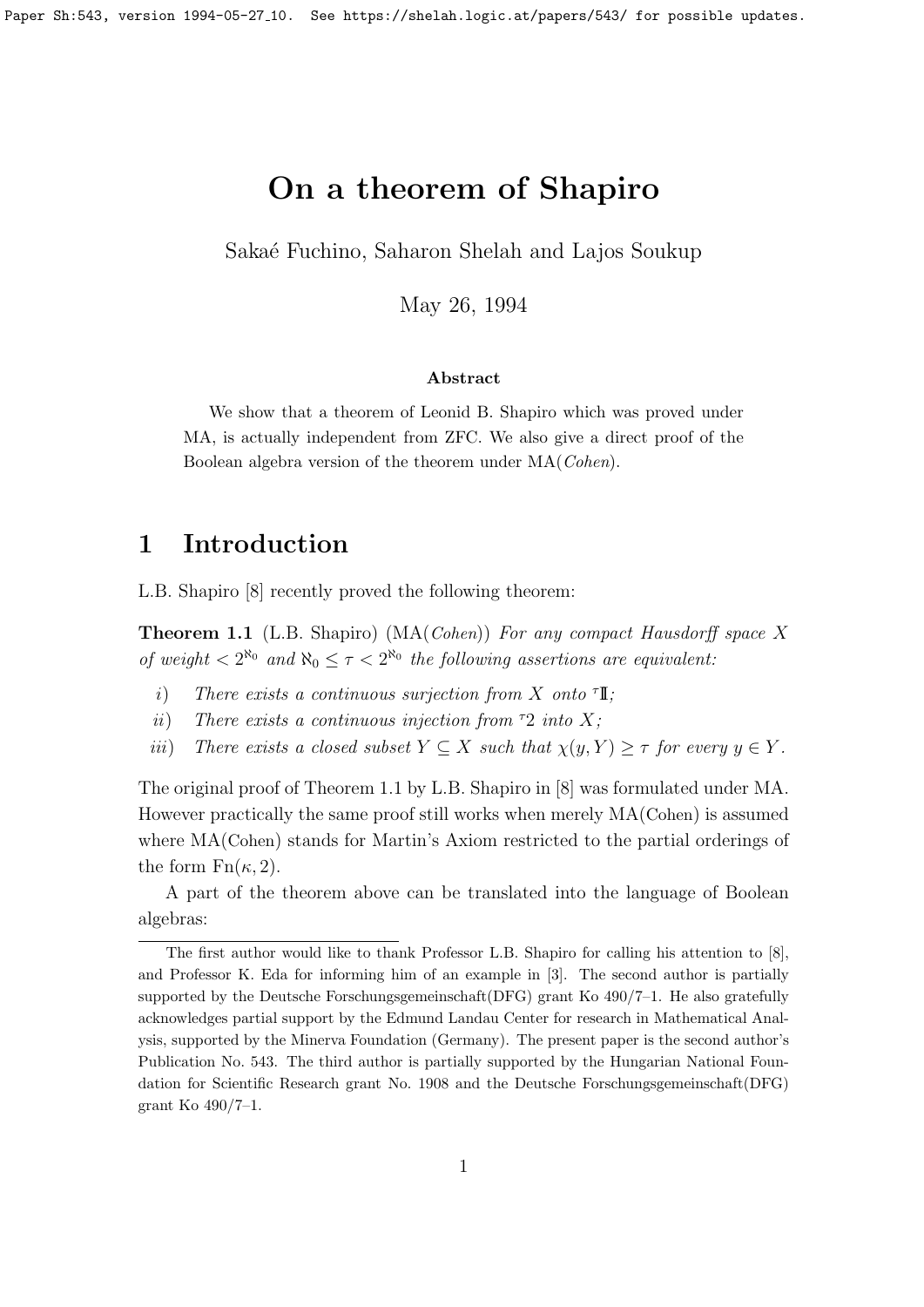Corollary 1.2 (Boolean algebra version of Shapiro's theorem) (MA(Cohen)) For any infinite Boolean algebra B of cardinality  $\langle 2^{R_0} \rangle$  and any infinite  $\tau$ , the following are equivalent:

- $i'$ There exists an injective Boolean mapping from  $\text{Fr}\tau$  into B:
- $ii'$ There exists a surjective Boolean mapping from B onto  $\text{Fr}\tau$ .

The implication from  $ii'$  to  $i'$  as well as the implication from  $ii$  to i) can be proved already in ZFC. For the proof of ii) from i), let  $g: {}^{\tau}2 \rightarrow X$  be a continuous injection. Note that  $g[$ <sup> $\tau$ </sup>2 $]$  is a closed subset of X. For any fixed  $y_0 \in {}^{\tau}2$ let  $f' : X \to \tau 2$  be defined by

$$
f'(x) = \begin{cases} g^{-1}(x) & ; \text{ if } x \in g[72], \\ y_0 & ; \text{ otherwise.} \end{cases}
$$

Then  $f'$  is a continuous surjection from X onto <sup> $\tau$ </sup>2. Let  $f''$  be a continuous surjection from <sup> $\tau$ </sup>2 to  $\tau$ **I**. E.g. let  $h: \mathcal{L} \to \mathbb{I}$  be the continuous surjection defined by  $u \mapsto$  the real represented by the binary expression  $0.u(0)u(1)u(2)\cdots h^{\kappa}$ :  $\kappa(\omega_2) \to \kappa I$  is then a continuous surjection. Since  $\kappa(\omega_2)$  is homeomorphic to  $\kappa_2$  we can find a continuous surjection  $f''$  from <sup> $\tau$ </sup>2 onto  $\tau$ **I** corresponding to  $h^{\kappa}$ . The mapping  $g = f'' \circ f'$  is then as desired. In the next section we shall give a direct proof of  $i' \rightarrow ii'$ . For  $iii) \Rightarrow i$ ) we need some deep results by Shapiro on dyadic compactum (see [8]).

The equivalence of the assertions  $i'$  and  $ii'$  above is not true in general for Boolean algebras of cardinality  $\geq 2^{\aleph_0}$ : For any  $\sigma$ -complete Boolean algebra B and any infinite  $\kappa$ , there exits no surjective Boolean mapping  $f : B \to Fr \kappa$  (see Lemma 1.3 below). Hence e.g. for Boolean algebra  $B = \overline{\text{Fr}\omega}$  we have that  $|B| = 2^{\aleph_0}$ ;  $\text{Fr } 2^{\aleph_0}$  is embeddable into B (by Balcar-Frañek-Theorem, see [1]) but there exists no surjective Boolean mapping from B onto Fr  $2^{\aleph_0}$ . The non-existence of surjective Boolean mapping from a  $\sigma$ -complete Boolean algebra in the ground model onto Fr  $\tau$  is preserved in a generic extension by a partial ordering of cardinality  $\tau$ though B may be no more  $\sigma$ -complete in such a generic extension:

**Lemma 1.3** Let B be a  $\sigma$ -complete Boolean algebra and P a partial ordering. For any  $\kappa > |P|$  we have that

 $\mathcal{L}_{P}$  " there exists no surjective Boolean mapping from B onto Fr  $\kappa$ ".

**Proof** Suppose that there would be a P-name  $\dot{f}$  such that

 $\Vert \vdash_{P} "f : B \to \text{Fr} \kappa \text{ is a surjective Boolean mapping}$ ".

For each  $p \in P$  let

 $B_p = \{ b \in B : p \Vdash_{P} "f(b) = c \text{ for some } c \in \text{Fr} \,\kappa" \}$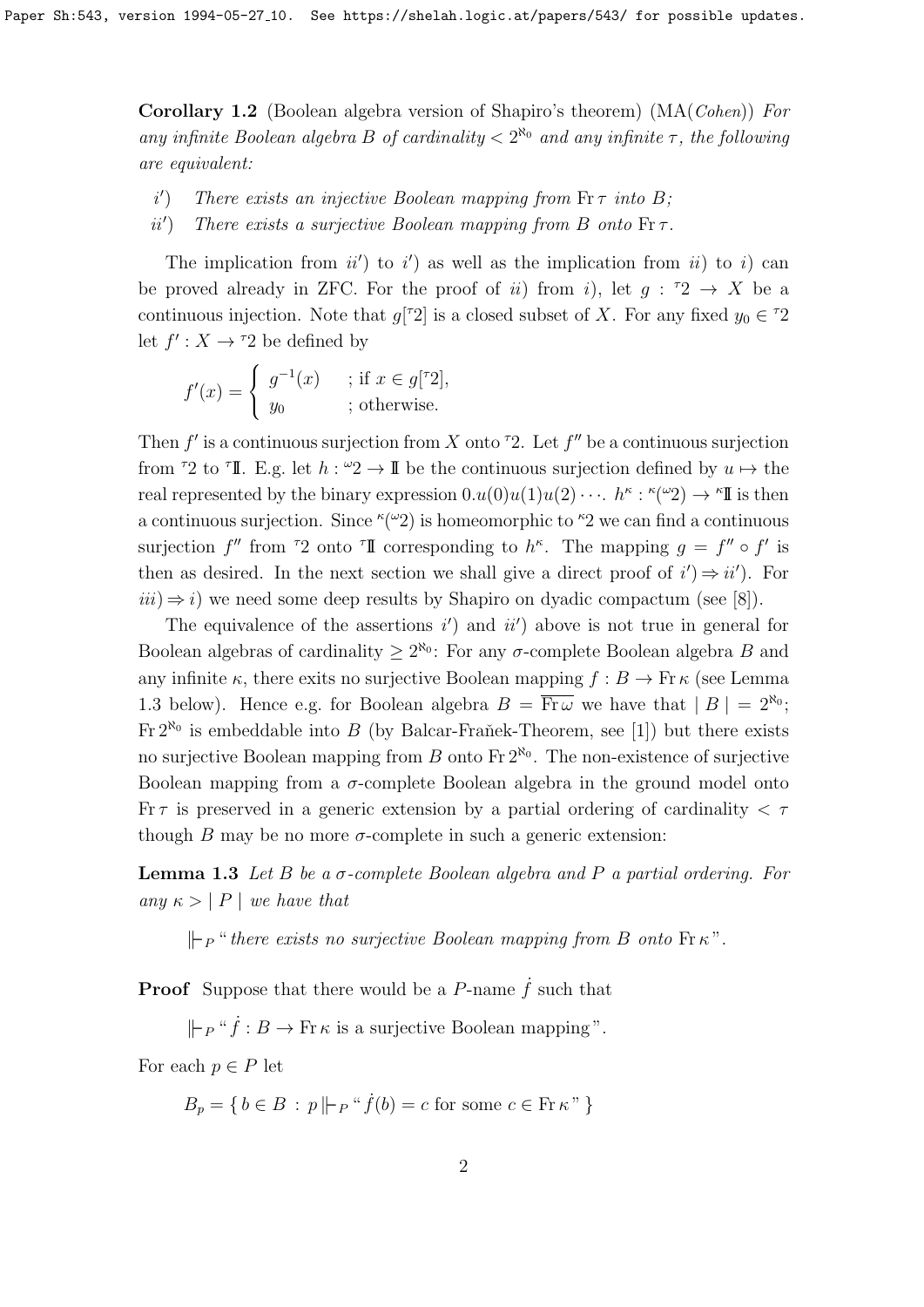and

$$
C_p = \{ c \in \text{Fr } \kappa : p \mid\mid P^u \dot{f}(b) = c \text{ for some } b \in B \text{ '' } \}.
$$

Then  $B_p$  and  $C_p$  are subalgebras of B and Fr $\kappa$  respectively. Since  $\bigcup_{p\in P} C_p = \text{Fr}\,\kappa$ and  $\kappa > |P|$  there exists some  $p \in P$  such that  $C_p$  is infinite. Let  $c_n, n < \omega$  be pairwise disjoint positive elements of  $C_p$ . By the definition of  $B_p$  and  $C_p$ , there exits pairwise disjoint positive elements  $b_n$ ,  $n < \omega$  of  $B_p$  such that  $p \mid p \mid^a f(b_n) = c_n$ " holds for every  $n < \omega$ . Let  $X \subseteq \omega$  be such that there exists no  $c \in \mathbb{F}$  k such that  $c \cdot c_n = c_n$  holds for all  $n \in X$  and  $c \cdot c_n = 0$  for all  $n < \omega \setminus X$ . Let  $d = \sum_{n \in X}^B b_n$ . Then for any  $q \leq p$  there can be no  $c \in \text{Fr} \kappa$  such that  $q \Vdash_{P} "f(d) = c"$ . This is a contradiction.  $\Box$  (Lemma 1.3)

The lemma above together with Corollary 1.2 yields the following:

**Proposition 1.4** Let B be a complete Boolean algebra with  $|B| = \tau \ge \aleph_0$ . Then

 $\Vdash_{\text{Fn}(\kappa,2)}$  " there exists no surjective Boolean mapping from B onto  $\text{Fr}\,\tau$ "

holds if and only if  $\kappa < \tau$ .

**Proof** If  $\kappa < \tau$  then  $|\operatorname{Fn}(\kappa, 2)| = \kappa < \tau$ . Hence by Lemma 1.3,

 $\Vdash_{\text{Fn}(\kappa,2)}$  " there exists no surjective Boolean mapping from B onto Fr  $\tau$ "

holds.

Suppose now that  $\kappa \geq \tau$ . Then as in the proof of Proposition 2.1, we can show that

 $\Vdash_{\text{Fn}(\kappa,2)}$  " there exists a surjective Boolean mapping from B onto Fr  $\tau$ "

holds.  $\Box$  (Proposition 1.4)

Now,  $(\uparrow)$  (read "stick", see [2]) is the following principle:

(<sup> $\bullet$ </sup>): There exists a sequence  $(x_{\alpha})_{\alpha<\omega_1}$  of countable subsets of  $\omega_1$  such that for any  $y \in [\omega_1]^{\aleph_1}$  there exists  $\alpha < \omega_1$  such that  $x_\alpha \subseteq y$ .

Clearly  $(\uparrow)$  follows from CH. Another combinatorial principle  $(\clubsuit)$ , a strengthning of  $(\uparrow)$ , is introduced in Ostaszewski [7]. Let  $Lim(\omega_1) = {\gamma \langle \omega_1 : \gamma \text{ is a limit } }$ .

( $\clubsuit$ ): There exists a sequence  $(x_{\gamma})_{\gamma \in Lim(\omega_1)}$  of countable subsets of  $\omega_1$  such that for every  $\gamma \in Lim(\omega_1)$ ,  $x_\gamma$  is a cofinal subset of  $\gamma$ ,  $otp(x_\gamma) = \omega$  and for every  $X \in [\omega_1]^{\aleph_1}$  there is  $\gamma \in Lim(\omega_1)$  such that  $x_{\gamma} \subseteq X$ .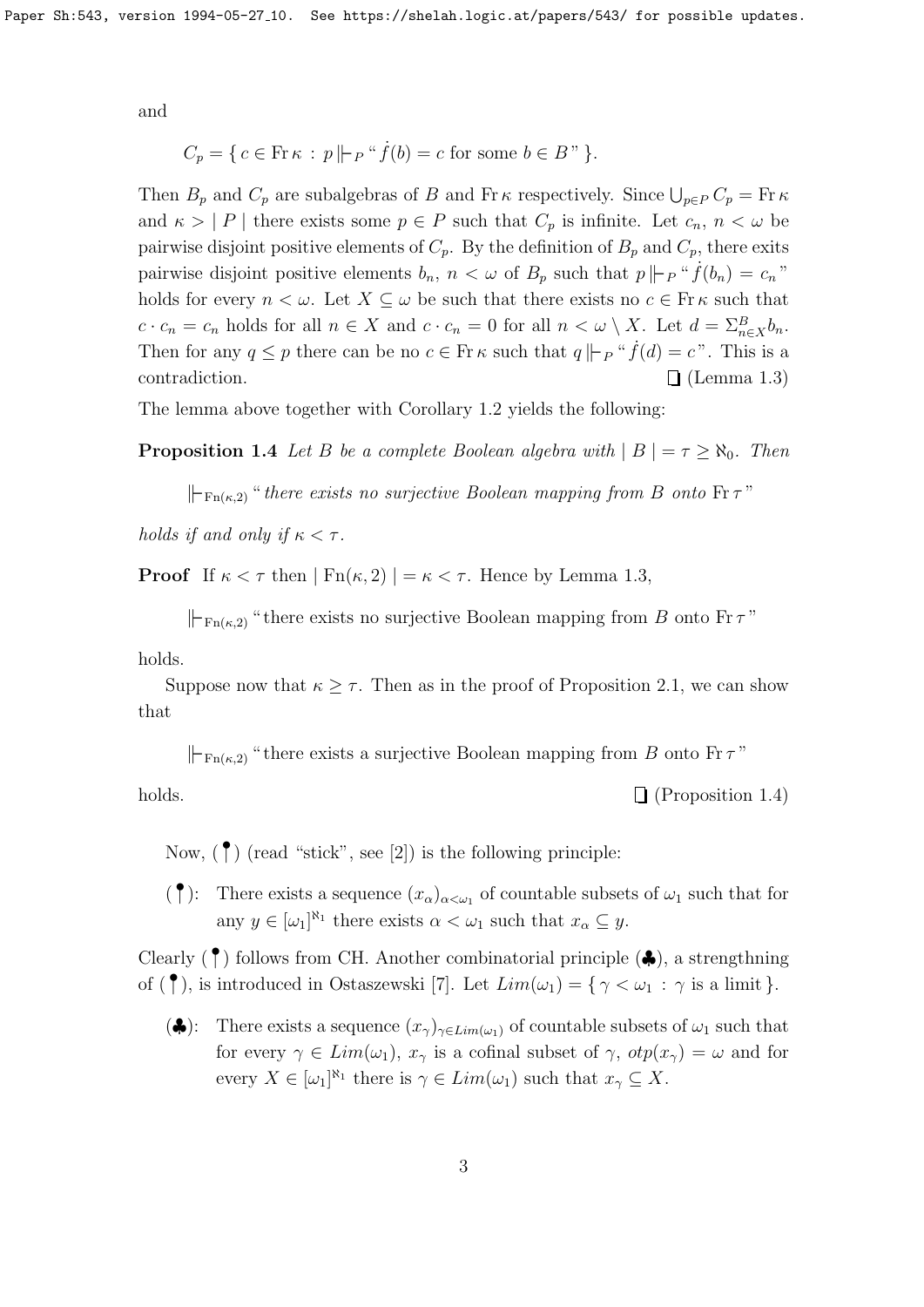Clearly  $(\uparrow)$  follows from  $(\clubsuit)$ . Unlike  $(\uparrow)$ ,  $(\clubsuit)$  does not follow from CH, since  $(\clubsuit)$ + CH is equivalent with  $\Diamond$  (K. Devlin, see [7]). For more about the combinatorial principles  $(\uparrow)$  and  $(\clubsuit)$ , and independence results connected with them, see [4].

 $MA(countable)$  — Martin's axiom restricted to countable partial orderings and MA(Cohen) both add a lot of Cohen reals over any small model of (a sufficiently large finite subset of) ZFC and in many cases where this property is needed,  $MA(countable)$  is just enough. Hence it seems to be quite natural to ask if these axioms are perhaps equivalent. However they are not. I. Juhász proved in an unpublished note that  $\neg \text{CH} + \text{MA}(countable) + (\clubsuit)$  is consistent (two other constructions of models of  $\neg \text{CH} + \text{MA}(countable) + (\clubsuit)$  are to be found in [5] and [4].). On the other hand, it is easy to see that the negation of  $MA(Fn(\aleph_1, 2))$  follows from  $\neg \text{CH} + (\clubsuit)$ : using  $(\uparrow)$  we can obtain a Boolean algebra B of cardinality  $\aleph_1$  such that  $Fr \omega_1$  is embeddable into B but there is no surjection from B onto  $Fr \omega_1$  (see Theorem 4.4). By Proposition 2.1, this shows that  $m_{Fn(N_1,2)} = \aleph_1 < 2^{\aleph_0}$ . It follows also that the assertions of Theorem 1.1 and Corollary 1.2 are independent from ZFC and MA(countable) is not enough to prove them.

Corollary 1.2 for other variety than Boolean algebras can be simply false. E.g., this is the case in the variety of abelian groups: in [3], an  $\aleph_1$ -free abelian group G in  $\aleph_1$  is constructed (in ZFC) which contains uncountable free subgroup but  $Hom(G, Z) = 0.$ 

# 2 A proof of the Boolean algebra version of the theorem

In this section we shall prove Corollary 1.2. More precisely we prove the following Proposition 2.1. For any class  $C$  of partial orderings Let

 $m_{\mathcal{C}} = \min \{ | \mathcal{D} | : \mathcal{D} \text{ is a family of dense subsets of } P \text{ for some } P \in \mathcal{C} \}$ such that there exists no  $\mathcal{D}$ -generic filter over  $P$  }

If C is a singleton  $\{P\}$ , we shall write simply  $m_P$  in place of  $m_{\{P\}}$ . Let us say that two partial orderings  $P$ ,  $Q$  are coabsolute when their completions are isomorphic. It is easy to see that for any class C of partial orderings  $m_c = m_{\tilde{c}}$ where  $\mathcal{C} = \{Q : Q \text{ is coabsolute with some } P \in \mathcal{C}\}\.$  If the class C is introduced by a property P of Boolean algebras, we also write  $m_{\mathcal{P}}$  in place of  $m_{\mathcal{D}}$ . We also write  $m_{countable} = m_{\{P : P \text{ is countable}\}}$  and  $m_{Cohen} = m_{\{P : P = \text{Fn}(\kappa,2)\}}$  for some  $\kappa\}$ . Hence  $MA(Cohen) (MA(countable), MA etc. respectively) holds if and only if  $m_{Cohen} = 2^{\aleph_0}$$  $(m_{countable} = 2^{\aleph_0}, m_{ccc} = 2^{\aleph_0}$  etc. respectively) and we have  $m_{ccc} \leq m_{Cohen} \leq$  $m_{countable}$ .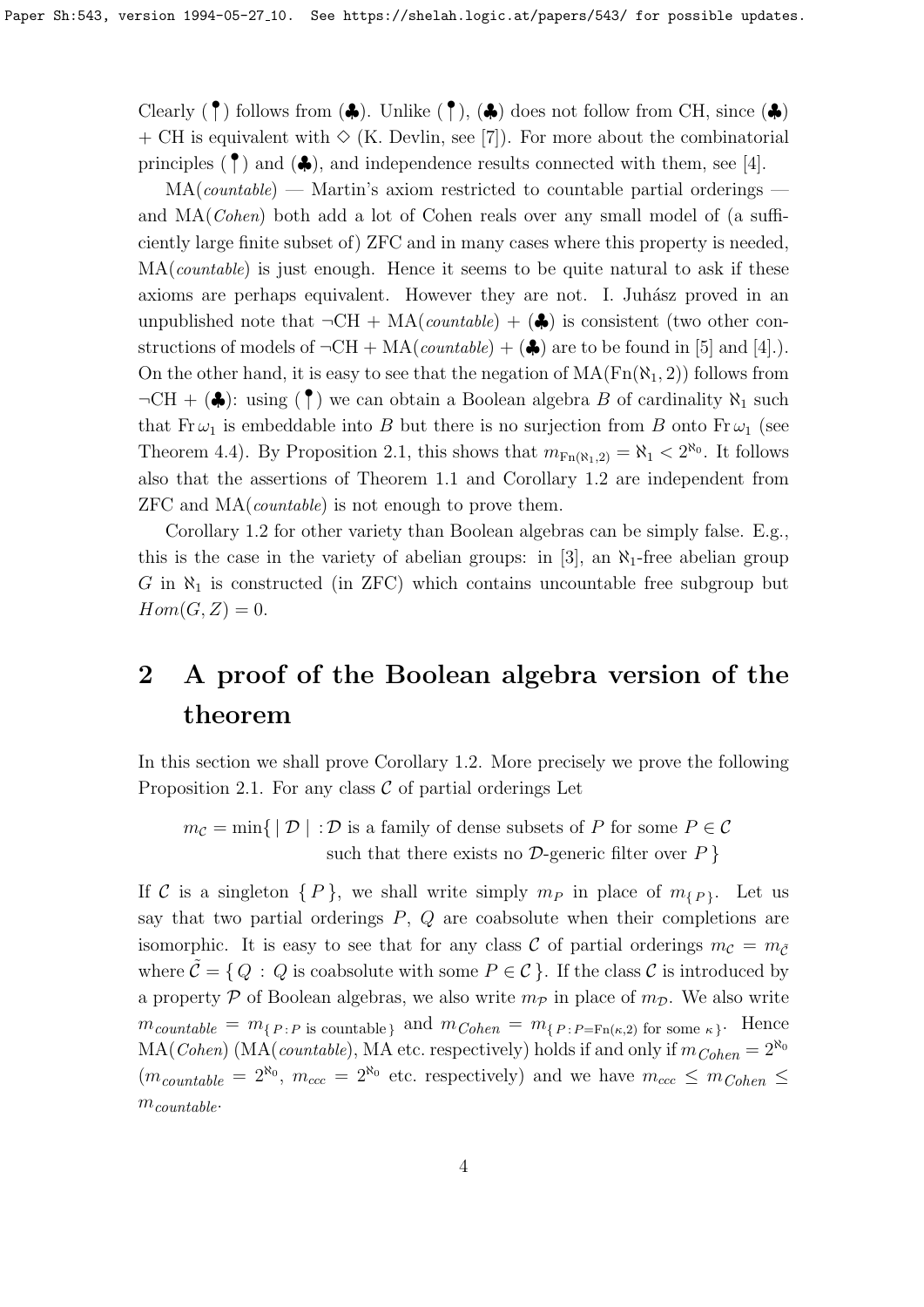**Proposition 2.1** Let B be a Boolean algebra containing  $\text{Fr} \kappa$  as a subalgebra. If  $|B| < m_{\text{Fn}(\kappa,2)}$ , then there exists a surjective Boolean mapping from B onto Fr  $\kappa$ .

**Proof** By Sikorski's theorem, there is a Boolean mapping from B to  $\overline{\text{Fr}_{K}}$  — the completion of Fr  $\kappa$ , extending the inverse of the canonical embedding of Fr  $\kappa$  into B. Hence without loss of generality we may assume that B is a subalgebra of  $\overline{\text{Fr}_{\kappa}}$ . Now let  $P = \text{Fn}(\kappa, 3)$ . Note that P is coabsolute with  $\text{Fn}(\kappa, 2)$ . We shall define a family D of dense subsets of P such that  $|D| < m_{\text{Fn}(\kappa,2)}$  so that among other things (see below), for D-generic set  $G, g = \bigcup G$  will be a function from  $\kappa$  to 3 and  $X = \{ \alpha < \kappa : g(\alpha) = 2 \}$  will be of cardinality  $\kappa$ . Then we let f be the function on  $\kappa$  defined by:

$$
f(\alpha) = \begin{cases} 0_B & \text{; if } g(\alpha) = 0, \\ 1_B & \text{; if } g(\alpha) = 1, \\ \alpha & \text{; otherwise.} \end{cases}
$$

Let  $\bar{f}$  be the Boolean mapping from Fr  $\alpha$  to Fr X generated by f.

Now we are done, if we can show that  $\bar{f}$  extends to a Boolean mapping  $\tilde{f}$  from B onto Fr X. But by the following Lemma 2.2, we can choose  $\mathcal D$  appropriate for this purpose.

For  $p \in P$ , let  $B_p = \text{Fr dom}(p)$  (hence  $B_p \leq B$ ) and  $f_p : B_p \to \text{Fr}(p^{-1}[\{2\}])$  be the Boolean mapping generated by the mapping  $f_p^0$  on dom(*p*) defined by:

$$
f_p^0(\alpha) = \begin{cases} 0_B & \text{; if } p(\alpha) = 0, \\ 1_B & \text{; if } p(\alpha) = 1, \\ \alpha & \text{; otherwise.} \end{cases}
$$

**Lemma 2.2** For any  $b \in B$  and  $p \in P$  there exists  $q \leq p$  and  $b_1, b_2 \in B_q$  such that  $b_1 \leq b$ ,  $b_2 \leq -b$  and  $f_q(b_1) + f_q(b_2) = 1$  (*i.e.*, q "forces"  $\tilde{f}(b) = f_q(b_1)$ ).

For the proof of the Lemma 2.2 we use the following Lemma whose proof is left to the reader:

**Lemma 2.3** Let  $b \in \overline{\text{Fr}_{K}}$  and let  $Y \subseteq \kappa$  be a countable set such that  $b \in \overline{\text{Fr}_{K}}$ holds. Let  $Y = \{ \alpha_n : n < \omega \}$ . Then there exist an increasing sequence  $(l_n)_{n < \omega}$ with  $l_n < \omega$  for  $n < \omega$  and a sequence  $(i_n)_{n < \omega}$  with  $i_n \in {}^{l_n} \{-1,1\}$  for  $n < \omega$  such that, letting  $p_n = \sum_{k \leq l_n} i_n(k) \cdot \alpha_k$  for  $n < \omega$ ,

- i) either  $p_n \leq b$  or  $p_n \leq -b$  and
- ii)  $\Sigma_{n\leq \omega} p_n = 1$ .

In particular we have  $b = \sum \{ p_n : n < \omega, p_n \leq b \}.$ 

 $\Box$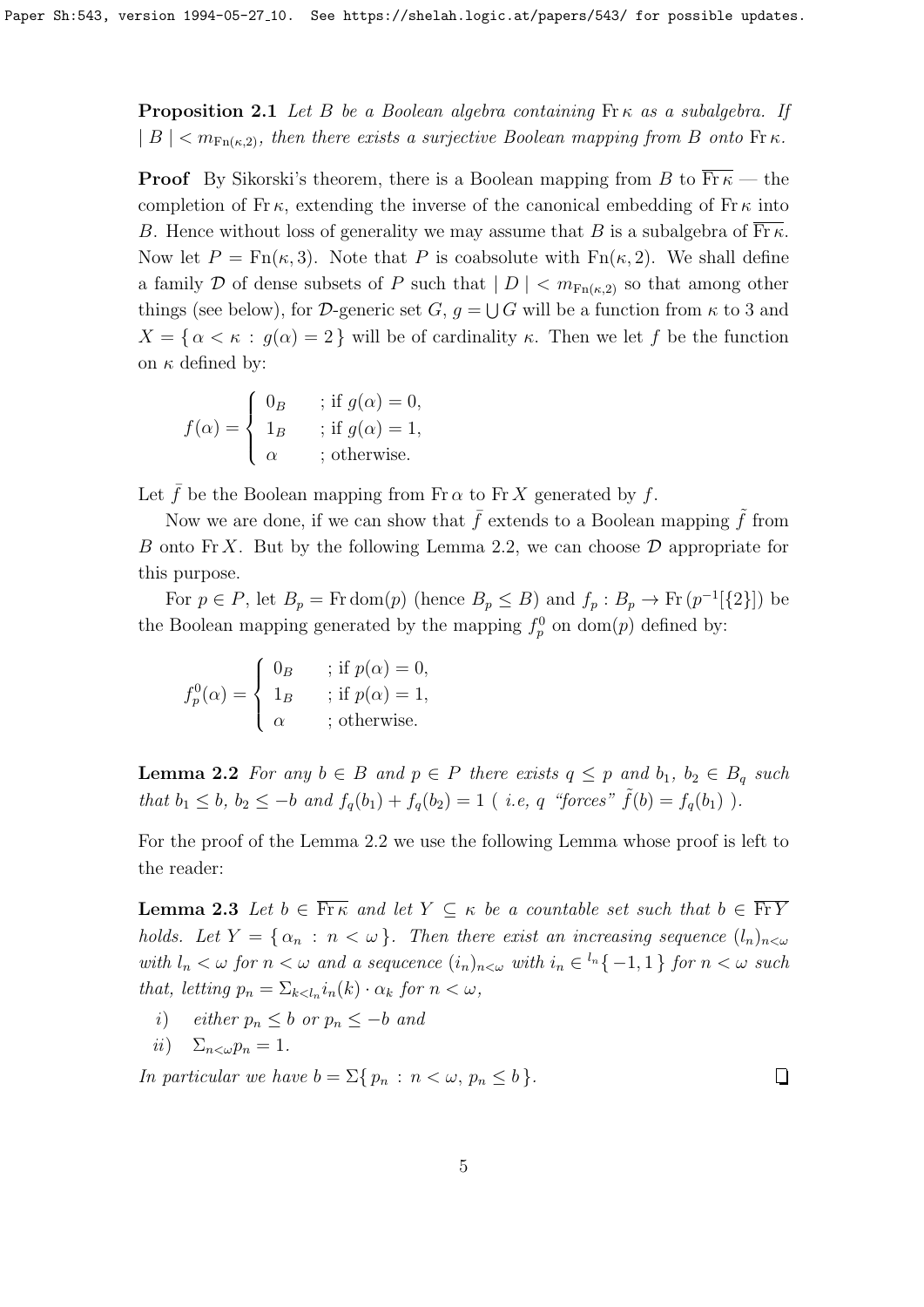**Proof of Lemma 2.2** Let  $Y = \{ \alpha_n : n < \omega \}, (l_n)_{n < \omega}, (i_n)_{n < \omega} \text{ and } p_n, n < \omega \}$ be as in Lemma 2.3 for our  $b \in B$ . Without loss of generality we may assume that  $dom(p) \cap Y = \{ \alpha_n : n < k \}$  for some  $k < \omega$ . Let  ${}^k\{-1,1\} = \{\tau_m : m < 2^k \}.$ By induction we can take  $n_m < \omega$  for  $m < 2^k$  such that

- a)  $i_{n_m}$  is compatible (as an element of Fn(Y, {-1, 1})) with  $\tau_m$  and
- b)  $\{i_{n_m}\}\left(\text{dom}(i_{n_m})\setminus k\right) : m < 2^k\}$  is pairwise compatible.

Let  $\tilde{n} = \max\{n_m : m < 2^k\}, \tilde{l} = l_{\tilde{n}} \text{ and } \tilde{i} = \bigcup\{i_{n_m} \} \left(\text{dom}(i_{n_m}) \setminus k\right) : m < 2^k\}.$ Let  $q \leq p$  be such that  $dom(q) = dom(p) \cup \{ \alpha_k, \ldots, \alpha_{\tilde{l}-1} \}, q \mid dom(p) = p$  and

$$
q(\alpha_m) = \begin{cases} 1 & ; \text{ if } \tilde{i}(\alpha_m) = 1, \\ 0 & ; \text{ if } \tilde{i}(\alpha_m) = -1. \end{cases}
$$

Then q as above together with  $b_1 = \sum\{p_n : n < \tilde{n}, p_n \leq b\}$  and  $b_2 = \sum\{p_n : n <$  $\tilde{n}, p_n \leq -b$  } is as desired.  $\Box$  (Lemma 2.2)

Now by the lemma above

$$
\mathcal{D} = \{ \{ p \in P : \alpha \in \text{dom}(p) \} : \alpha < \kappa \}
$$
\n
$$
\cup \{ \{ p \in P : \exists \beta > \alpha \ p(\beta) = 2 \} : \alpha < \kappa \}
$$
\n
$$
\cup \{ \{ q \in P : f_q(b_1) + f_q(b_2) = 1 \text{ for some } b_1 \le b, b_2 \le -b \} : b \in B \}
$$

is a family of dense subsets of P. Clearly the mapping  $\bar{f}$  defined as above with respect to this  $\mathcal D$  can be extended to a Boolean mapping  $\tilde f$  from B onto Fr X. (Proposition 2.1)

### 3 Pcf and the theorem of Shapiro

Proposition 3.1 Assume that

 $\bigoplus_{\mu,\kappa,\lambda}$  for any  $\mathcal{F} \subseteq [\lambda]^{\aleph_0}$  with  $|\mathcal{F}| < \mu$ , there is  $Y \in [\lambda]^{\kappa}$  such that  $a \cap Y$  is finite for all  $a \in \mathcal{F}$ .

Then, for any Boolean algebra B of cardinality  $\lt \mu$ , if  $\text{Fr}\lambda$  is embeddable into B then there is a surjective Boolean mapping from B onto  $\operatorname{Fr}\kappa$ .

**Proof** As in the proof of Proposition 2.1, we may assume without loss of generality that  $\text{Fr } \lambda \leq B \leq \overline{\text{Fr } \lambda}$  holds. Let  $|B| = i^* (< \mu)$  and let  $(y_i)_{i \leq i^*}$  be an enumeration of B. Let  $y_i = \sum_{n < \omega} \tau_i^n(\alpha(i, n, 0), \ldots, \alpha(i, n, m_{i,n}))$  where  $\tau_i^n$  is a Boolean term with  $m_{i,m} + 1$  variables and  $\alpha(i, n, 0), \ldots, \alpha(i, n, m_{i,n}) < \lambda$  for  $i < i^*$  and  $n < \omega$ . For  $i < i^*$ , let  $w_i = \{ \alpha(i, n, l) : n < \omega, l \leq m_{i,n} \}$ . By the assumption, there exists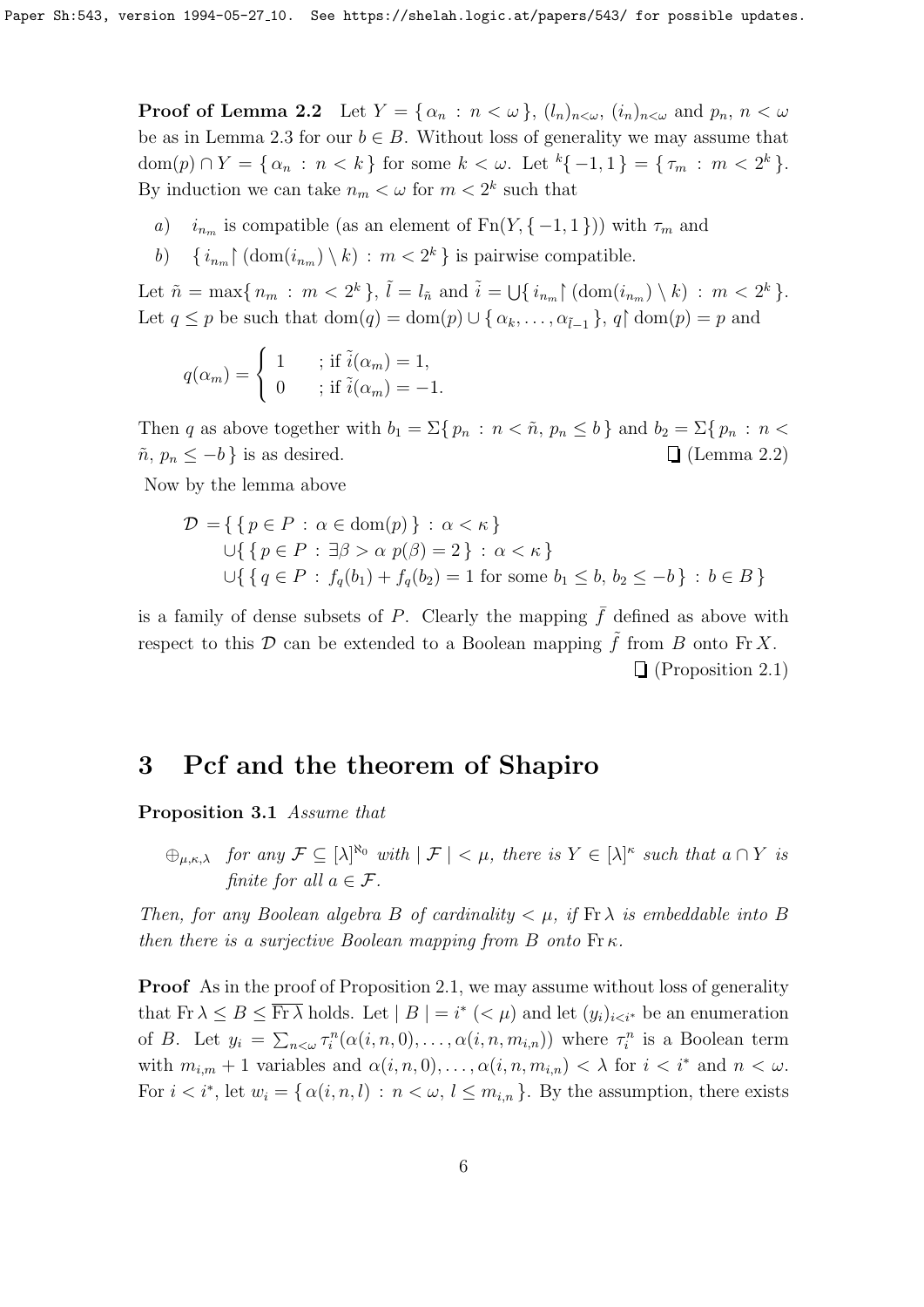a  $Y \in [\lambda]^{\kappa}$  such that  $w_i \cap Y$  is finite for everly  $i < i^*$ . Let  $g : B \to \text{Fr } Y$  be defined by

$$
g(y_i) = \sum_{n<\omega} \tau_i^n(\alpha^*(i,n,0),\ldots,\alpha^*(i,n,m_{i,n}))
$$

where

$$
\alpha^*(i, n, l) = \begin{cases} \alpha(i, n, l) & ; \text{ if } \alpha(i, n, l) \in Y \\ 0_B & ; \text{ otherwise.} \end{cases}
$$

The function g is well-defined since, for each  $i < \omega$ ,  $\tau_i^n(\alpha^*(i, n, 0), \ldots, \alpha^*(i, n, m_{i,n}))$ is an element of  $\text{Fr}(w_i \cap Y)$  and  $\text{Fr}(w_i \cap Y)$  is finite. Clearly this g is as desired. (Proposition 3.1)

**Corollary 3.2** For any Boolean algebra of cardinality  $\lt a$  (where a is the minimal cardinality of a maximal almost disjoint family in  $[\omega]^{\aleph_0}$ , if  $\operatorname{Fr} \omega$  is embeddable into B then there is a surjection from B onto  $\text{Fr}\,\omega$ .

**Proof** By Proposition 3.1 for  $\oplus_{\mathbf{a},\aleph_0,\aleph_0}$ .

 $\Box$  (Corollary 3.2)

#### Theorem 3.3 Assume that

 $(*)_{\mu,\lambda,\kappa}$  there are  $a_i \in [Reg \cap (\lambda^+ \setminus \kappa^+)]^{<\aleph_0}$  for  $i < \kappa$  such that for every  $a \in [\kappa]^{\aleph_0}$ , max  $\operatorname{pcf}(\bigcup_{i\in a}q_i) \geq \mu \text{ holds.}$ 

Then for any Boolean algebra B of cardinality  $\lt \mu$ , if  $\text{Fr}\,\kappa$  is embeddable into B then there is a surjective Boolean mapping q from B onto  $\text{Fr}\,\kappa$ .

( For more about  $(*)_{\mu,\lambda,\kappa}$  see [10]. For pcf theory in general, the reader may consult [11].) The theorem follows from Proposition 3.1 and the following:

**Lemma 3.4** Assume that  $(*)_{\mu,\lambda,\kappa}$  (as in Theorem 3.3) holds. Then  $\bigoplus_{\mu,\kappa,\kappa}$  holds.

**Proof** Since max pcf is always regular, we may assume that  $\mu$  is regular. Let  $\alpha =$  $\bigcup_{i \leq \kappa} q_i$ . In place of  $[\kappa]^{\aleph_0}$ , we consider  $[Z]^{\aleph_0}$  for  $Z = \bigcup_{i \leq \kappa} Z_i$  where  $Z_i = \{i\} \times \prod q_i$ . Hence we assume that  $\mathcal{F} \subseteq [Z]^{\aleph_0}$  and  $| \mathcal{F} | < \mu$ .

For each  $a \in \mathcal{F}$ , let  $g_a \in \prod g$  be defined by

$$
g_a(\theta) = \sup \{ \eta(\theta) : \eta \in a, \theta \in \text{dom}(\eta) \}
$$

for each  $\theta \in \alpha$ , where we put  $\sup \emptyset = 0$ . Since  $\prod_{\alpha} a / J_{\leq \mu}[a_{\alpha}]$  is  $\mu$ -directed and  $|\mathcal{F}| < \mu$ , there is  $f^* \in \prod_{\mathcal{G}} g$  such that  $g_a <_{J_{\leq \mu}[g]} f^*$  holds for all  $a \in \mathcal{F}$ . For  $i < \kappa$ ,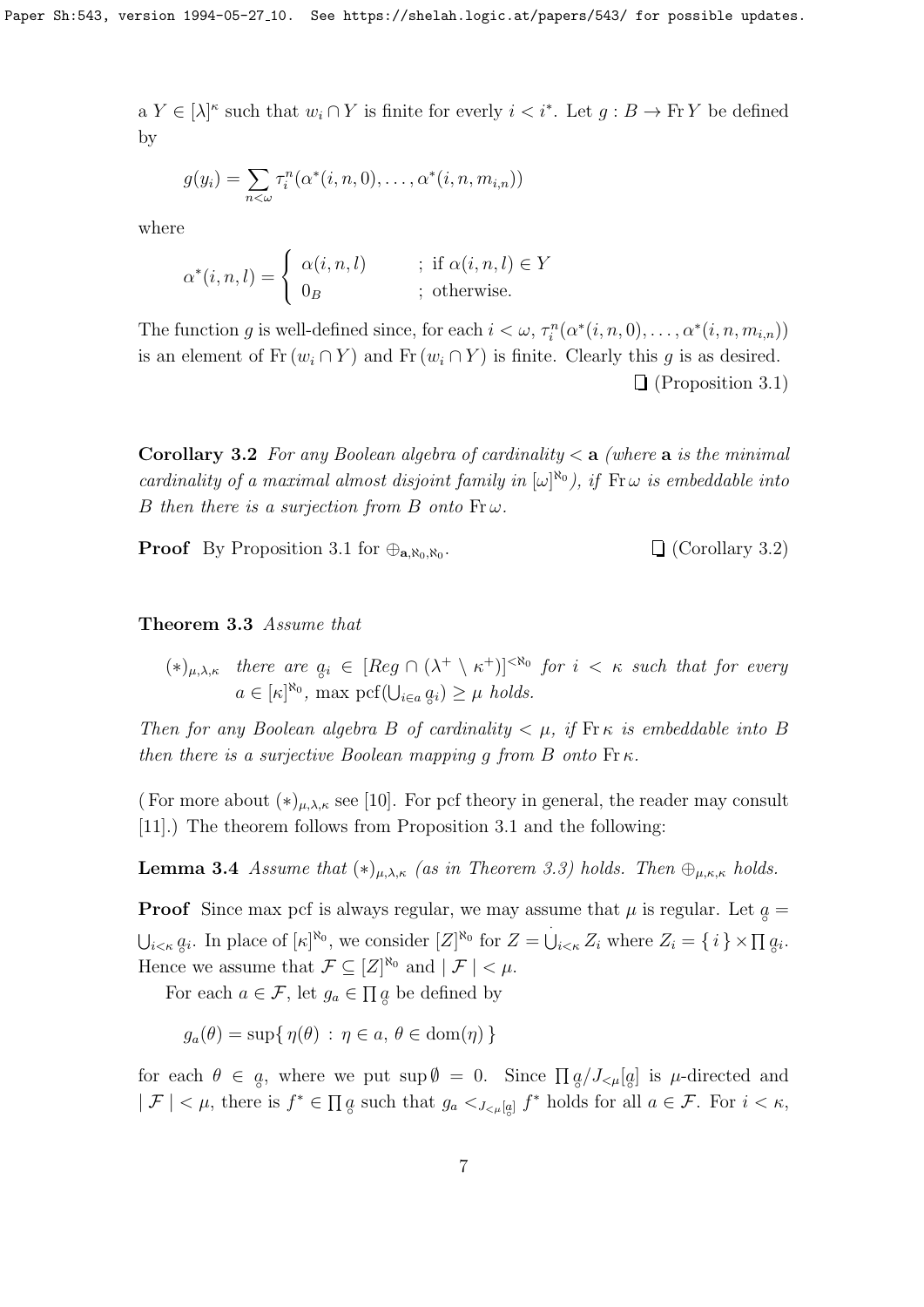let  $z_i = \{ (0,i) \} \cup (f^* \mid q_i)$ . Then  $z_i \in Z_i$  for  $i \leq \kappa$ . We show that  $Y = \{ z_i : i \leq \kappa \}$ is as required. Suppose not. Then  $Y \cap a$  would be infinite for some  $a \in \mathcal{F}$ . By the assumption, it follows that  $\bigcup_{z_i \in Y \cap a} q_i \notin J_{\leq \mu}[q]$ . But for  $z_i \in Y \cap a$  we have  $\{(0,i)\}\cup (f^*\upharpoonright g_i)\in a$ . It follows that for  $\theta\in g_i$  we have  $f^*(\theta)\leq g_a(\theta)$ . This is a contradiction to  $g_a <_{J < \mu[a]} f^*$  $\Box$  (Lemma 3.4)

### 4 Independence of the theorem of Shapiro

The principle  $(\cdot)$  suggests the following cardinal invariant  $\cdot$ :

$$
\P = \min\{ | X | : X \subseteq [\omega_1]^{\aleph_0}, \forall y \in [\omega_1]^{\aleph_1} \exists x \in X \ x \subseteq y \}.
$$

Clearly  $\aleph_1 \leq \uparrow \leq 2^{\aleph_0}$  and  $(\uparrow)$  holds if and only if  $\uparrow = \aleph_1$ . We can also consider the following variants of  $\big\}$ :

$$
\begin{aligned}\n\P' &= \min\{\,\kappa \,:\kappa \ge \aleph_1,\,\text{there is an } X \subseteq [\kappa]^{\aleph_0} \\
&\text{such that } |\,X \,| = \kappa \text{ and } \forall y \in [\kappa]^{\aleph_1} \,\exists x \in X \,x \subseteq y\,\},\n\end{aligned}
$$

$$
\P'' = \min\{\kappa : \kappa \ge \aleph_1, \text{ there is an } X \subseteq [\kappa]^{\aleph_0} \text{ such that } |X| = \kappa \text{ and } \forall y \in [\kappa]^{\kappa} \exists x \in X \ x \subseteq y \}.
$$

We have  $\aleph_1 \leq \uparrow'' \leq \uparrow' \leq 2^{\aleph_0}$  and  $(\uparrow)$  holds if and only if  $\uparrow = \uparrow' = \uparrow'' = \aleph_1$ holds.

It can be easily shown that  $\uparrow \leq \uparrow'$  holds. Moreover if  $\uparrow < \aleph_{\omega_1}$ , then  $\uparrow$  $\uparrow$  holds. The question, if  $\uparrow$  <  $\uparrow$  is consistent, is connected with some very fundamental unsolved problems on cardinal arithmetics while we can show that  $\uparrow$ <sup>"</sup> <  $\uparrow$  is consistent. For more, see [4] and [10].

**Proposition 4.1** There exists a Boolean algebra B such that  $|B| = \uparrow'$ , Fr  $\uparrow'$  is embeddable into B but there is no surjective Boolean mapping from B onto  $\text{Fr}\,\omega_1$ .

**Proof** Let  $\Phi : \kappa \to \kappa$ ;  $\alpha \mapsto \xi_{\alpha}$  be the continuously increasing function defined inductively by  $\xi_0 = \omega$  and  $\xi_{\alpha+1} = \xi_{\alpha} + |\xi_{\alpha}|$ . Let  $\kappa = \uparrow'$  and let  $X \subseteq [\kappa \times Fr\omega_1]^{\aleph_0}$ be such that  $| X | = \kappa$ ,  $\omega \times \text{Fr } \omega \in X$  and  $\forall y \in [\kappa \times \text{Fr } \omega_1]^{\aleph_1} \exists x \in X \ x \subseteq y$  holds. Let  $(x_\alpha)_{\alpha<\kappa}$  be an enumeration of X such that  $x_\alpha\subseteq\xi_\alpha\times\operatorname{Fr}\omega_1$  for all  $\alpha<\kappa$ .

Now let  $(B_{\alpha})_{\alpha<\kappa}$  be a continuously increasing sequence of Boolean algebras such that for all  $\alpha < \kappa$ 

1) the underlying set of  $B_{\alpha}$  is  $\xi_{\alpha}$ ;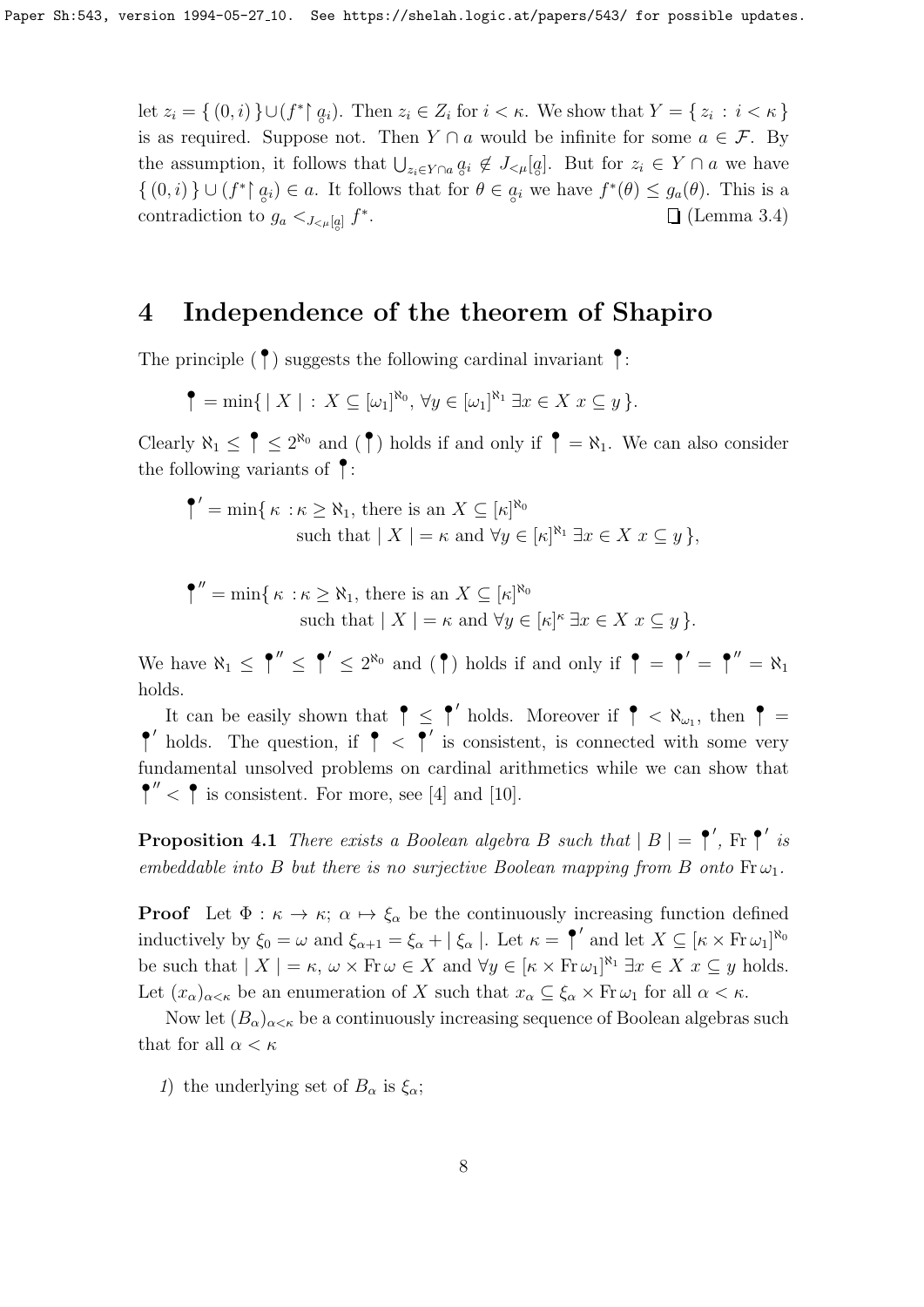- 2) there exits a  $b_{\alpha} \in B_{\alpha+1}$  such that  $b_{\alpha}$  is free over  $B_{\alpha}$ ;
- 3) if  $x_{\alpha}$  generates a Boolean mapping  $f_{\alpha}$  from a subalgebra of  $B_{\alpha}$  onto an infinite subalgebra of Fr $\omega_1$  then  $B_{\alpha+1}$  contains an element  $c_\alpha$  of the form  $\Sigma_{n\in\mathbb{Z}_\alpha}^{B_{\alpha+1}}b_n^\alpha$ where  $Z_{\alpha} \subseteq \omega$ ,  $b_n^{\alpha}$ ,  $n < \omega$  are pairwise disjoint elements in dom $(f_{\alpha})$ ,  $f_{\alpha}(b_n^{\alpha}) \neq$ 0 for all  $n < \omega$  and there is no  $d \in Fr \omega_1$  such that  $d \cdot f_\alpha(b_n^\alpha) = f(b_n^\alpha)$  for all  $n \in Z_\alpha$  and  $d \cdot f_\alpha(b_n^{\alpha}) = 0$  for all  $n < \omega \setminus Z_\alpha$  holds.

Let  $B = \bigcup_{\alpha < \kappa} B_{\alpha}$ . We show that this B is as desired. By 1) the underlying set of B is κ. By 2)  $\{b_{\alpha} : \alpha < \kappa\}$  is an independent subset of B. Hence Fr  $\kappa$  is embeddable into B.

Suppose now that there would be a surjective Boolean mapping  $f$  from  $B$  onto Fr  $\omega_1$ . Then there is a bijection  $g \subseteq f$  from a subset of B onto Fr  $\omega_1$ . Since g is uncountable there is an  $\alpha < \kappa$  such that  $x_{\alpha} \subseteq g$ . Since  $x_{\alpha} \subseteq f$ ,  $x_{\alpha}$  satisfies the condition in 3). Hence there is a  $c_{\alpha} \in B_{\alpha+1}$  such that  $c_{\alpha} = \sum_{n \in \mathbb{Z}_{\alpha}}^{B_{\alpha+1}} b_n^{\alpha}$  for  $\mathbb{Z}_{\alpha}$ and  $b_n^{\alpha}$ ,  $n < \omega$  as un 3). But then  $f(c_{\alpha}) \cdot f_{\alpha}(b_n^{\alpha}) = f(b_n^{\alpha})$  for all  $n \in Z_{\alpha}$  and  $f(c_{\alpha}) \cdot f_{\alpha}(b_{n}^{\alpha}) = 0$  for all  $n < \omega \setminus Z_{\alpha}$  holds. This is a contradiction to the choice of  $Z_{\alpha}$ .  $\Box$  (Proposition 4.1)

Corollary 4.2  $m_{\text{Fn}(\omega_1,2)} \leq$  |'.

**Proof** By Proposition 2.1 and Proposition 4.1.  $\Box$  (Corollary 4.2) With almost the same proof as in Proposition 4.1 we can also prove the following:

**Proposition 4.3** There exists a Boolean algebra B such that  $|B| = \int_{-\infty}^{\infty}$ . Fr  $\int_{-\infty}^{\infty}$  is embeddable into B but there is no surjective Boolean mapping from B onto Fr  $\uparrow$ ".  $\Box$ 

Since we have  $\uparrow' = \aleph_1$  under  $(\uparrow)$ , we obtain the following theorem:

**Theorem 4.4** If  $(\uparrow)$  holds then there exists a Boolean algebra B of cardinality  $\aleph_1$ such that  $\text{Fr}\,\omega_1$  is embeddable into B but there is no surjection from B onto  $\text{Fr}\,\omega_1$ .  $\Box$ 

Hence if  $\neg$ CH and  $(\biguparrow)$  holds, by Theorem 4.4, there exists a counter-example to the theorem of Shapiro. This shows that we cannot just drop MA(Cohen) from Theorem 1.1. Since  $MA(countable) + \neg CH + (\uparrow)$  is consistent (see e.g. [5] or [4]), we see that  $MA(countable)$  is not enough for Theorem 1.1.

Corollary 4.5  $m_{Cohen} \leq \Uparrow''$ .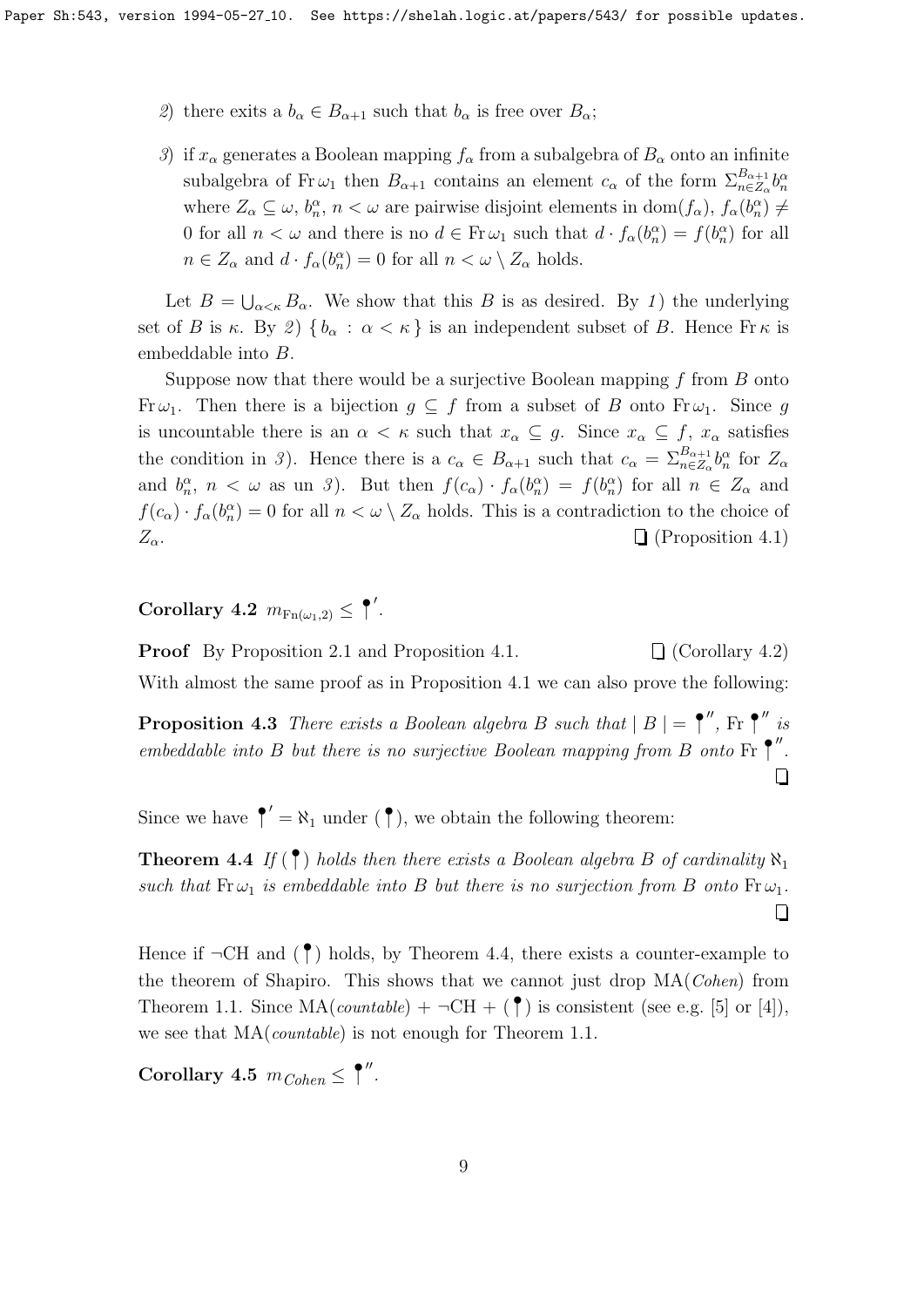**Proof** By Proposition 2.1 and Proposition 4.3.  $\Box$  (Corollary 4.5)

If a Boolean algebra B is atomless then  $Fr\omega$  can be embdded into B. By Proposition 2.1, if  $MA(countable)$  holds and B is of cardinality  $\langle 2^{R_0} \rangle$ , there exists a surjection from B onto Fr $\omega$ . Here again we cannot simply drop the assumption of MA(countable):

Proposition 4.6 It is consistent that there is an atomless Boolean algebra B of cardinality  $\aleph_1 < 2^{\aleph_0}$  such that there is no surjective Boolean mapping from B onto  $Fr \omega$ .

**Proof** By [9, Theorem 5.12], there is a model of ZFC+  $\neg$ CH in which there is an endo-rigid atomless Boolean algebra B of cardinality  $\aleph_1$ . In particular there is no surjection from B onto Fr $\omega$ .  $\Box$  (Proposition 4.6)

Note that, since  $(\uparrow)$  is consistent with  $\neg$ CH and MA(*countable*),  $(\uparrow)$  cannot supply such a Boolean algebra as in the proposition above.

### References

- [1] B. Balcar, F. Franěk: Independent families in complete Boolean algebras, Trans. Amer. Math. Soc., Vol. 274 (1982), 607–618.
- [2] S. Broverman, J. Ginsburg, K. Kunen and F. Tall: Topologies determined by σ-ideals on  $ω_1$ , Can. J. Math., 30 No. 6 (1978), 1306-1312.
- [3] K. Eda: Cardinality restrictions on preradicals, Contemporary Math. Vol. 87 (1989), 277–283.
- [4] S. Fuchino, S. Shelah and L. Soukup: Sticks and Clubs, in preprint.
- [5] P. Komjáth: Set systems with finite chromatic number, European Journal of Combinatorics, 10 (1989), 543–549.
- [6] K. Kunen, F. Tall: Between Martin's axiom and Souslin's hypothesis, Fundamenta Mathematicae, Vol. 102 (1979), 173–181.
- [7] A.J. Ostaszewski: On countably compact perfectly normal spaces, Journal of London Mathematical Society (2), 14 (1976), 505–516.
- [8] L.B. Shapiro: On Šapirovskiĭ's Theorem, preprint.